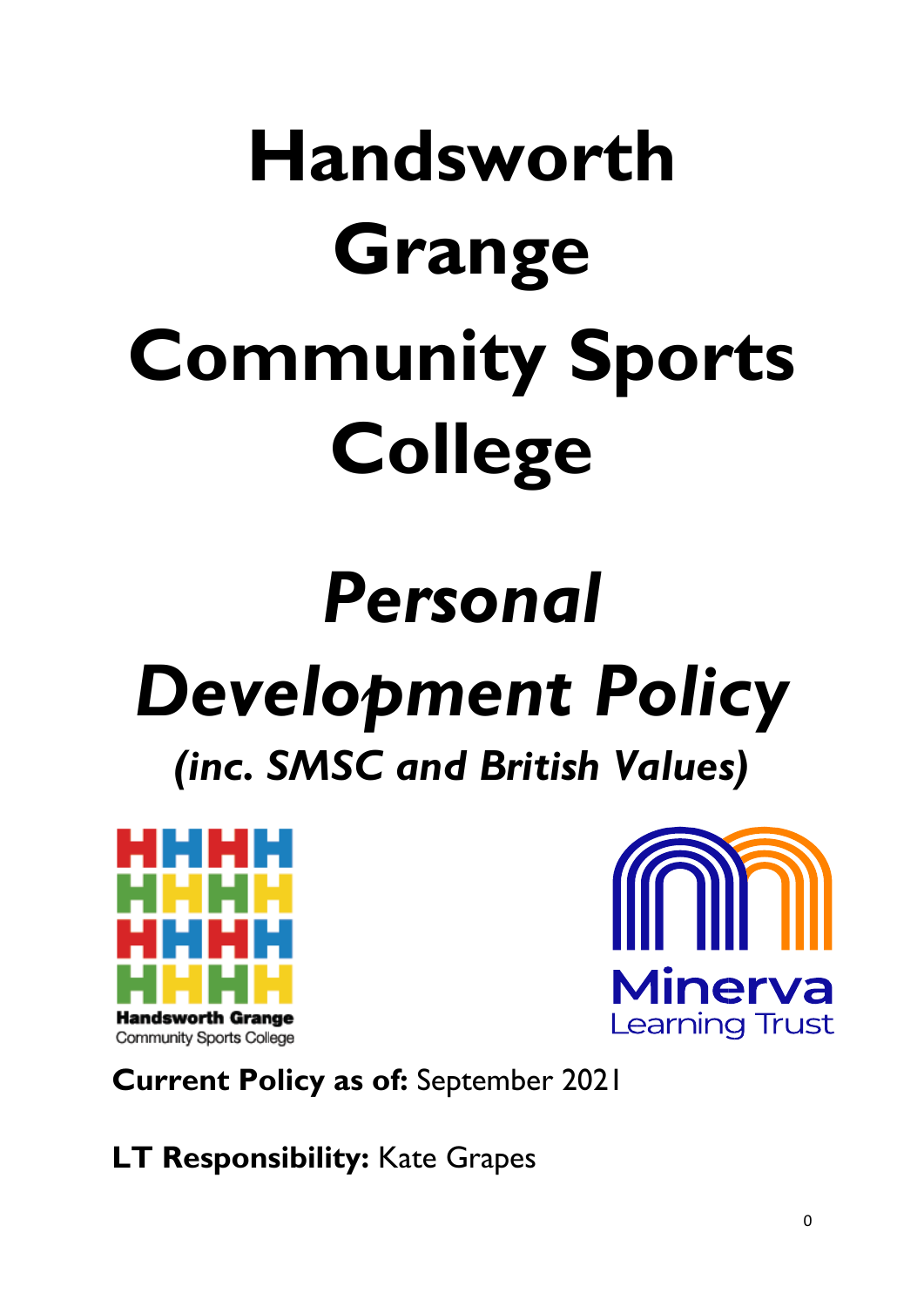# **Contents**

| 1. Intent and Aims                                             | Pg3     |
|----------------------------------------------------------------|---------|
| 2. Definition                                                  | Pg4     |
| 3. Implementation of Personal Development (including SMSC Pg 5 |         |
| and British Values)                                            |         |
| 4. Recording of Outcomes                                       | Pg16    |
| 5. Training                                                    | Pg 16   |
| 6. Provision for pupils with SEND                              | $Pg$ 17 |
| 7. Monitoring and Evaluating                                   | $Pg$ 17 |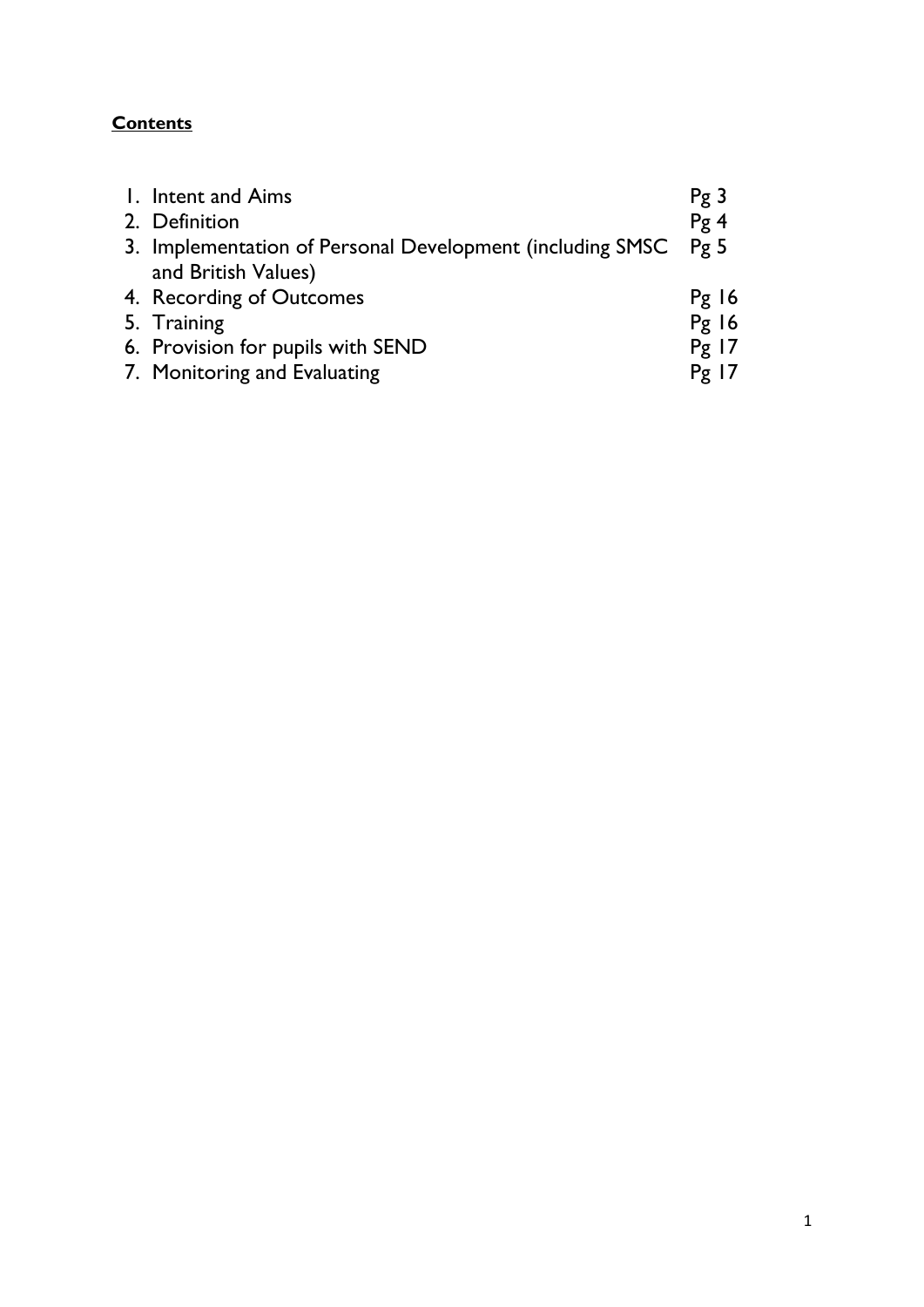#### **1. Intent and Aims**

| <b>HGCSC Mission</b> | <b>Exceptional Education, Every Child, Every</b><br>Day                |  |  |  |
|----------------------|------------------------------------------------------------------------|--|--|--|
| <b>Priority</b>      | To provide a broad and balanced<br>curriculum that challenges everyone |  |  |  |

#### **The intent is:**

'To ensure the holistic development of pupils through provision of exceptional education every day. To develop and equip pupils with the outstanding character, social skills and moral compass to drive their own success and make a positive contribution to society.'

The over-arching purpose is of the Personal Development curriculum is that:

'Pupils will have studied and enjoyed experiences that teach them valuable life skills. They will have developed the confidence, tenacity and intuition to look after themselves, and others. They will demonstrate a deep understanding of the beliefs, faiths, cultures, rights and opinions of others and will be openly accepting and tolerant of differences; physical, cognitive or otherwise. Our students will value democracy and independence; they will seek justice in, at times, an unjust world and strive to make it a better place for themselves and those they are in contact with. They will know the value of honesty, kindness, empathy and compassion, as well as hard work, money and relevant qualifications. Our students will be as unique and diverse as the communities and families that they come from and celebrate these with integrity and respect. They will be morally proud and culturally aware. They understand and be able to apply the skills required to be successful in life, and also save a life. Students will be honourable and driven to achieve, in relation to their own capabilities; they will be humble in success and dignified in defeat, but they will never give up.'

#### **The discrete aims are:**

- To extend our whole school provision beyond the academic, vocational and technical
- To provide inclusive and accessible opportunities for all pupils
- To support and encourage pupils to pursue their individual talents and interests
- To provide the opportunities to learn from experience
- To address the holistic development of all pupils
- To ensure our pupils are safe and happy and know how to maintain these, and what to do in the event that either is compromised
- To support the successful development of pupils in many diverse aspects of life

The aims and intent of the framework are based on the school values of:

-Care for each other -Learn from each other -Are Safe, Responsible and Respectful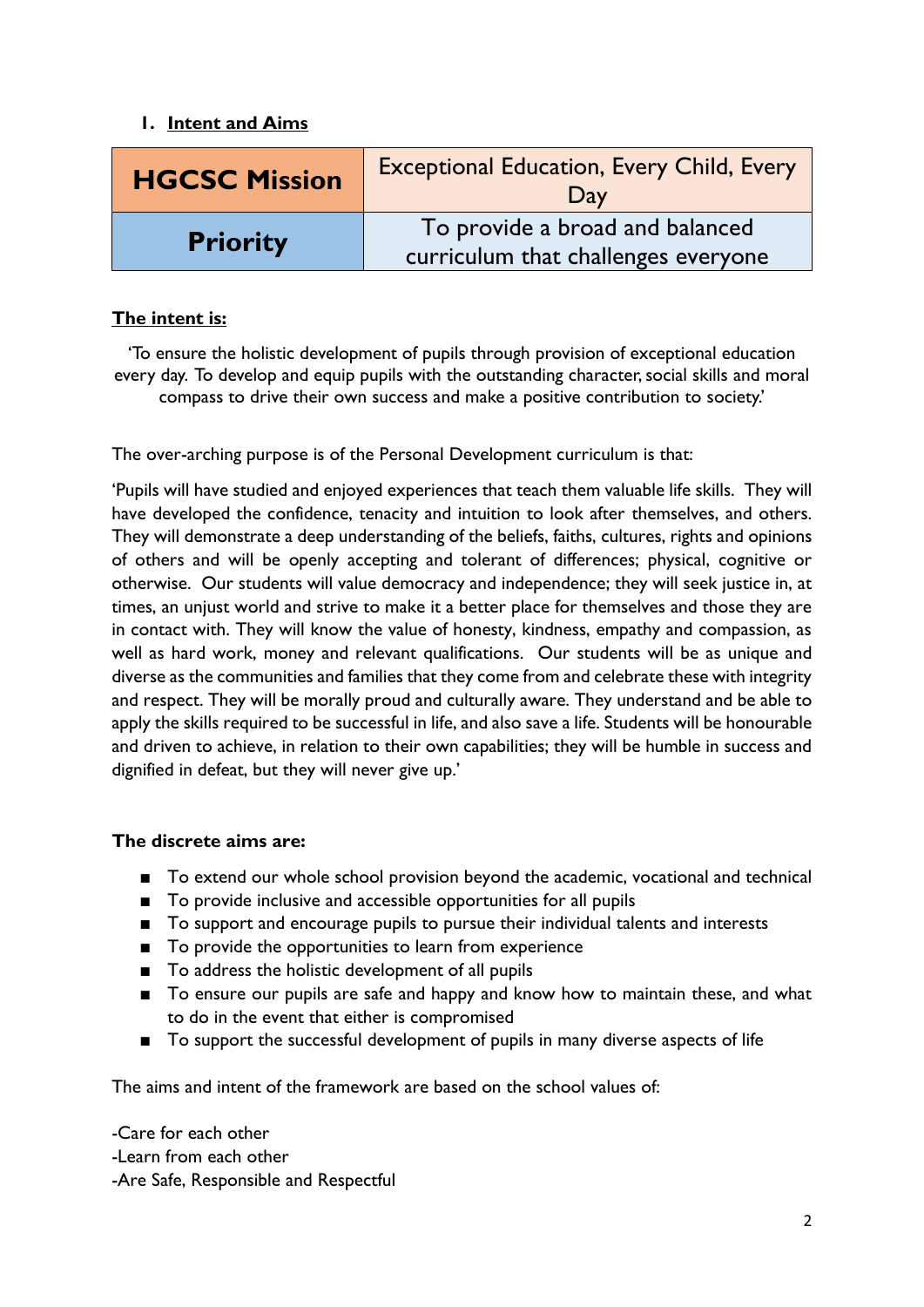In addition, the framework promotes and upholds the values of Minerva Learning Trust; -Inclusion

- -Independence
- -Respect
- -Success

# **2. Definition**

**Personal development** involves knowledge, attitudes, skills, relationships and behaviour that can be utilised in and outside the classroom. This involves thinking processes, managing emotions, values and relationships along with a range of life skills that are associated with performing as a successful members of society.

At Handsworth Grange, our Personal Development curriculum consisted of 4 key elements:

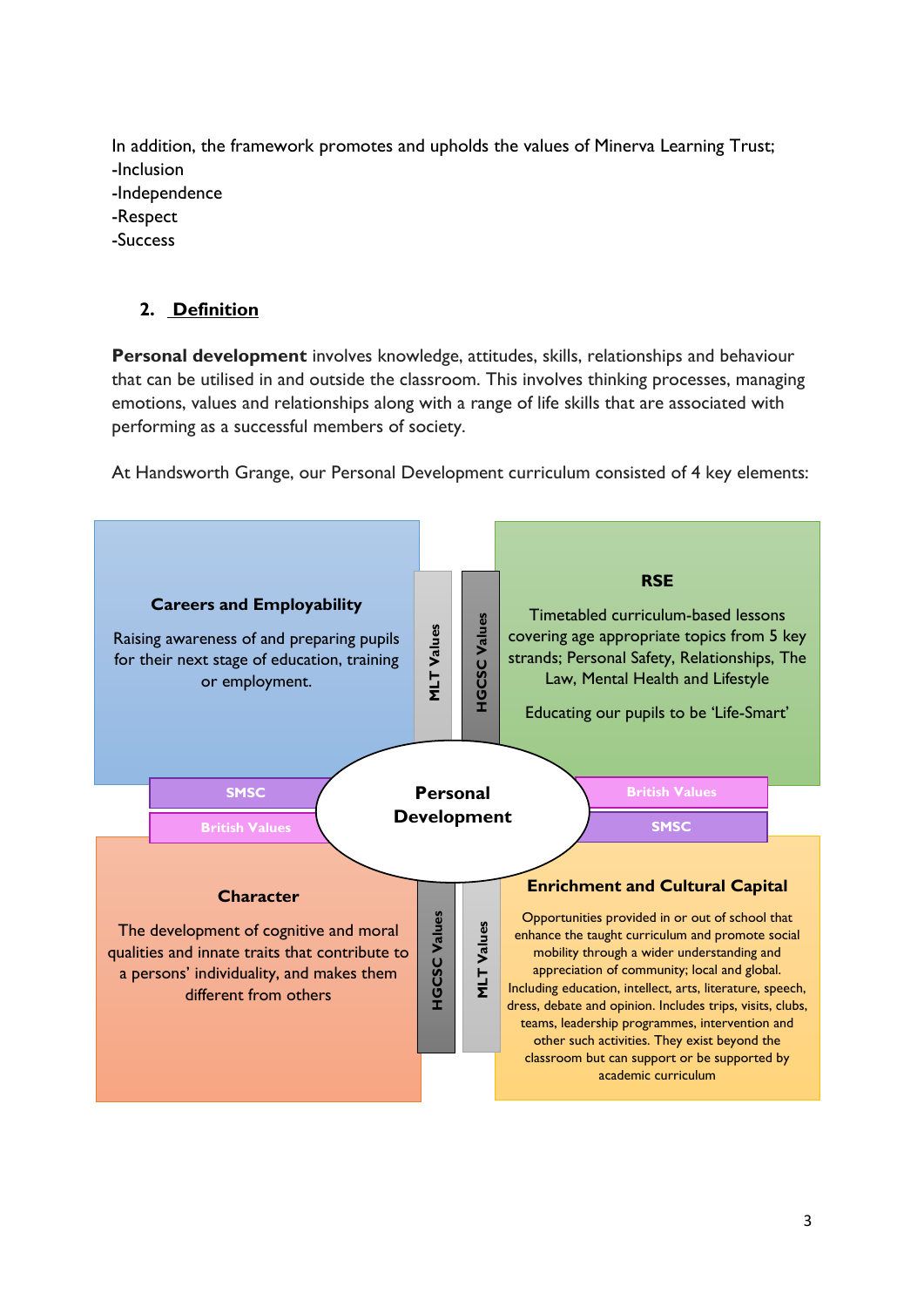# **3. Implementation of Personal Development (including SMSC and British Values)**

Personal Development is the umbrella term for the curriculum framework that encompasses Cultural Capital and Careers, RSE, Enrichment and Character.

# **Careers**

The careers education programme is designed to prepare pupils for their next stage of education, training or employment through access to relative industry links, employers and work places. The Careers programme is led by a member of SLT and an associate staff colleague who manage the strategic and operational elements of the programme. Pupils will be exposed to a variety of training routes and career pathways through a detailed and explicit careers programme that meet the requirements of the Gatsby Benchmarks. Pupils in Y10 take part in work experience opportunities during the summer term. The school employ a Careers Advisor 2 days per week. Y11 pupils take part in Business Day during the spring term. Y9 pupils undertake a detailed and prescriptive Options process during the autumn and early spring terms in order to prepare them for Key Stage 4. (see Careers Education Policy)

# **Enrichment and Cultural Capital**

Defined as an action or act that enhances, betters or improves the quality of something already in existence, Enrichment is the strand of the framework that directly supports and enhances classroom-based academic, vocational and technical curriculum provision. The purpose of Curriculum Enrichment is to raise achievement by motivating young people to become more effective learners through activities which enrich the curriculum, improve key skills and raise achievement. Enrichment is any type of learning, or activity, which is outside the core of learning which most pupils undertake. It is additional to the established curriculum. It can broaden pupils' horizons and help them look at the world differently. An internally appointment Enrichment coordinator tracks and monitors the involvement of pupils in enrichment and identifies gaps in participation by keys groups. All curriculum areas offer a minimum of one enrichment activity per year group per academic year as part of their curriculum offer.

Curriculum Enrichment is grounded in the belief that all young people can achieve success through three key ingredients:

- Opportunities to learn
- Sustained support for learning
- A challenge to succeed

At HGCSC, we aim to provide a range of out of class study designed to encourage good study habits and promote the idea that learning can be fun. Curriculum Enrichment at HGCSC aims to raise achievement by enabling pupils to:

• Build upon work done previously in class and give a real purpose for follow up work within the classroom.

- Work individually
- Develop good study strategies
- Support and work cooperatively with others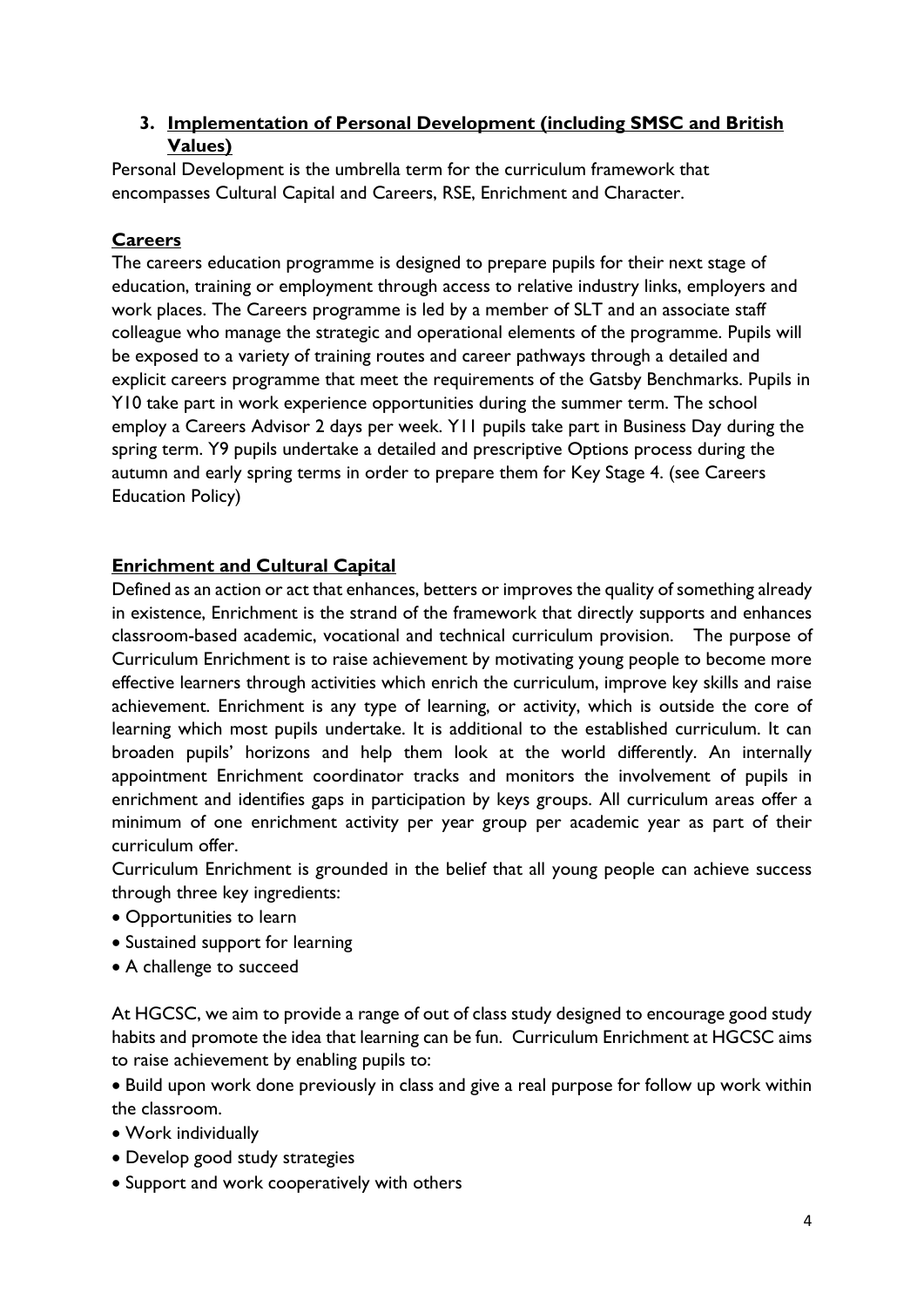- Work in a safe and supportive environment including the outside environment
- Take part in activities unavailable during the normal school day
- Develop self-esteem
- Enjoy a broader range of direct experiences of activities, people, cultures and places
- Develop communication

• Take a cross-curricular approach to learning with all year's groups teaching key skills within a topic area

Curriculum Enrichment at HGCSC aims to offer pupils:

- Access to the most up to date equipment
- Staff to guide, help and support
- Opportunities to learn new skills through the frequent and progressive use of facilities out of the classroom
- A range of activities that broaden and strengthen our curriculum
- Experiential learning through visits and visitors and use of outside spaces in a variety of settings, landscapes and community spaces.
- Teaching for and with creativity
- Study skills development thinking skills, philosophy for children, etc.

Enrichment activities encourage and support pupils beyond their daily classroom practice by:

- Providing stretch and challenge for HAPs
- Engaging employers with students
- Developing enterprise and leadership skills
- Engaging students with professionals
- Placing learning in a different context
- Developing independent learning
- Develop communication, language, team working and/or numerical skills
- Develop a sense of citizenship/community
- Promoting a better understanding of health (physical and mental)
- Developing a better understanding of the positive contributions of diversity
- Preparing students for early adulthood
- Improving a sporting, practical or artistic performance
- Promoting a deeper understanding and application of SMSC and British Values in their role in community and wider society

The Enrichment programme is as diverse as our pupils; opportunities are made accessible to the wide range of pupils in our school community with a particular focus in the engagement of those from disadvantaged backgrounds and with SEND.

Cultural Capital can be defined as the range of experiences that promote social mobility through a wider understanding and appreciation of community; local and global. These include education, intellect, arts, literature, speech, dress, debate and opinion. The purpose of these activities is to raise awareness of society and community. Cultural Capital opportunities develop the essential knowledge that pupils need to be educated citizens, introducing them to the best that has been thought and said and helping to engender an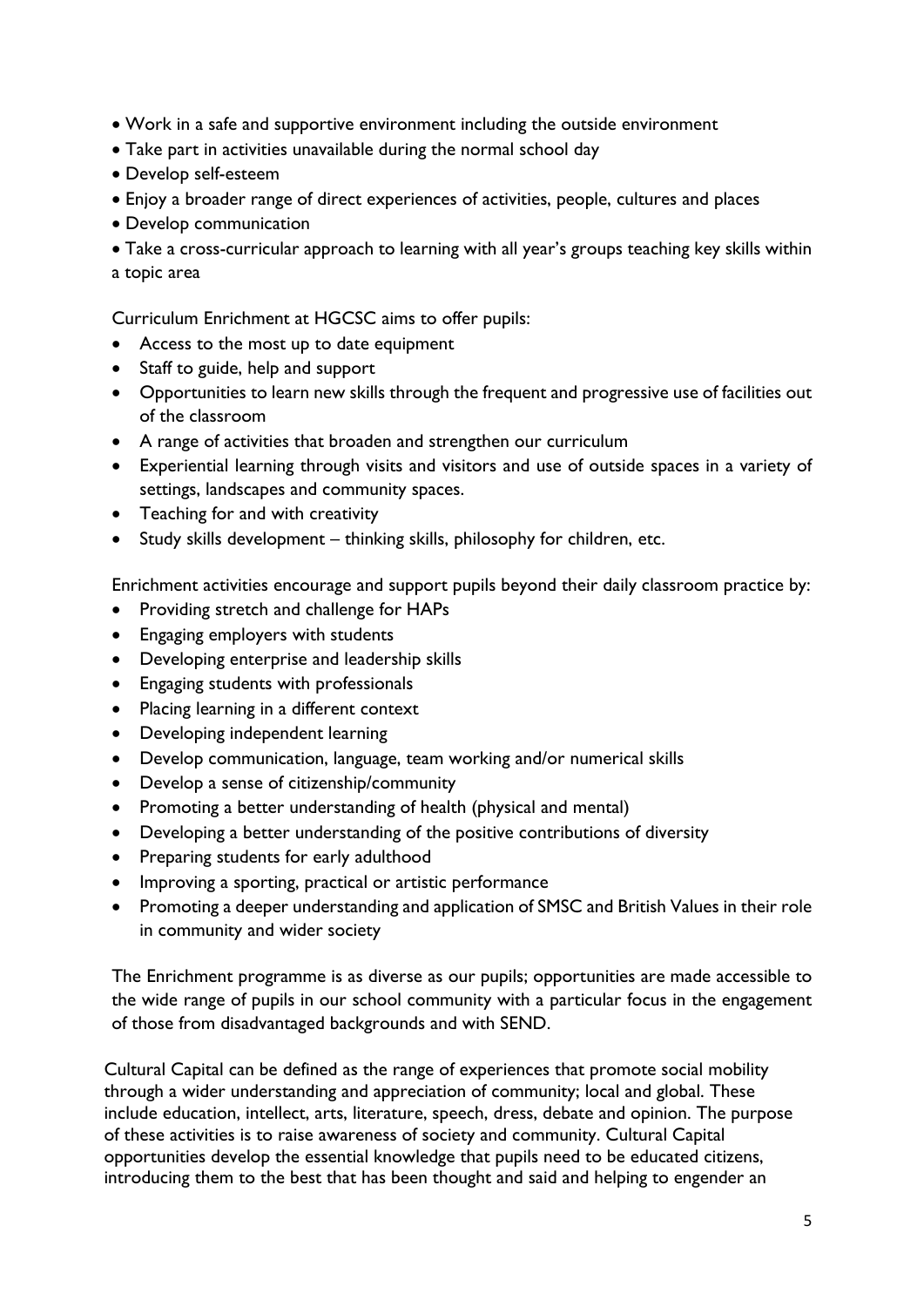appreciation of human creativity and achievement (Ofsted 2019). Exposure to Cultural Capital will enable our children to stand on the shoulders of those that have gone before and "create new and exciting forms of culture; things which may well help them fuel solutions to society's problems, build our creative industries and help UK plc to survive the turmoil of Brexit.'"

Through cultural capital opportunities pupils will:

- Celebrate and embrace the different backgrounds, heritage, language and traditions of all the children living in this country
- Actively involving children and young people in culture and arts in their communities
- Developing belonging and ownership
- Supports pupils in networking with other who have a similar body of knowledge and experiences
- Be exposed to literature, art, technology and music
- Develop a greater understanding of the world they live in; the culture they are part of and the opportunities available to them
- Enhance their opportunities to acquire advantageous positions in FE, HE and employment
- Develop a deeper understanding of British Values and their place in society

## **RSE**

The contents of the Statutory Guidance for RSE (2020) will be delivered as a combination of discrete timetabled sessions, assemblies, drop down days and external speakers. It is planned and mapped across 5 year groups to ensure age appropriate coverage and sequencing of skills, knowledge and content across Key Stage 3 and 4 (see RSE Policy 2019). Session planning and delivery is undertaken by a discrete team of trained staff from a range of existing departments and roles within the school structure. The timetabled lessons are named 'Life Smart' as a result of a student voice poll.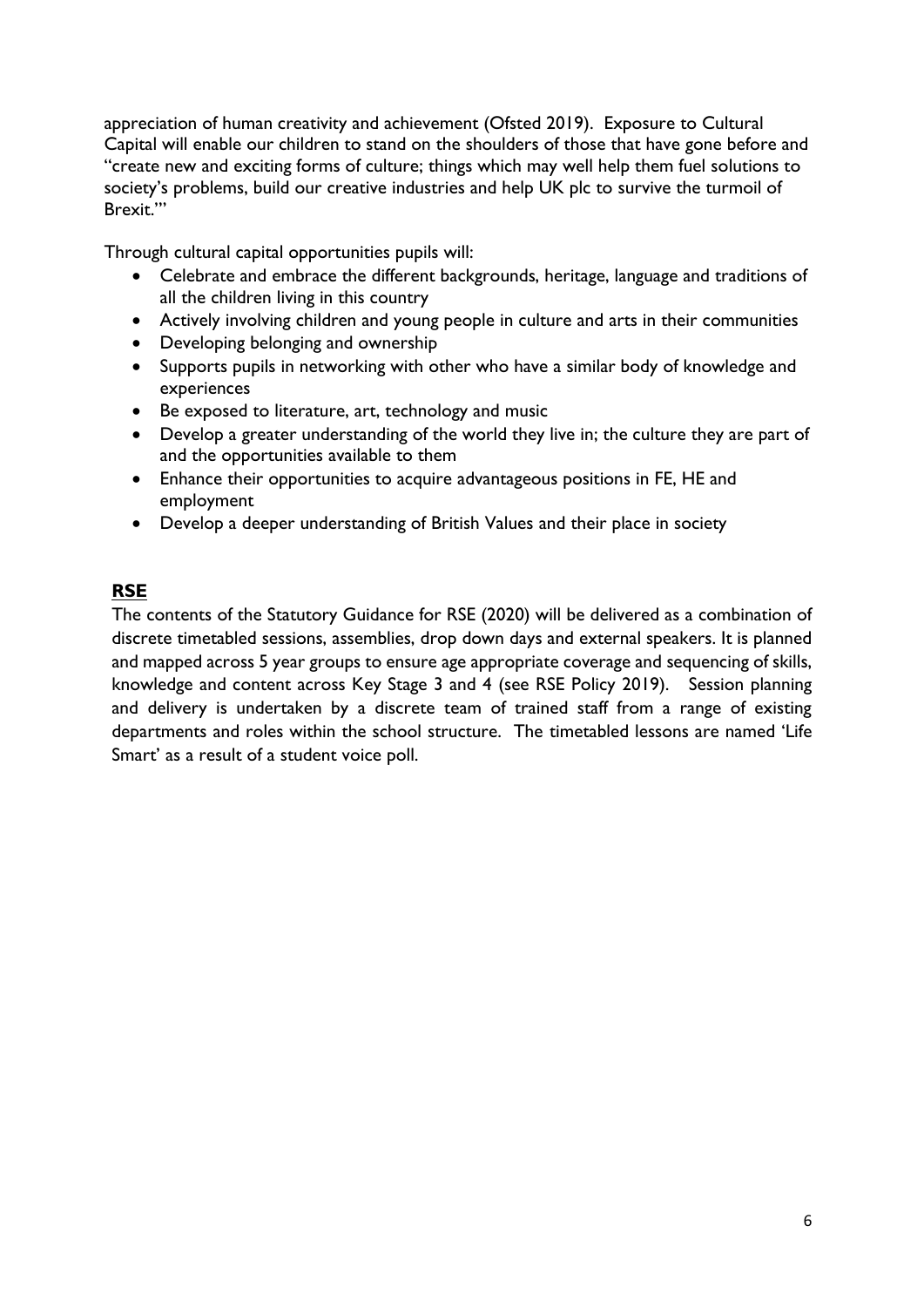# Year 7 RSE Mapping

| <b>Curriculum content</b>                                                                                                                                                                                                                                                                                                                                                                                                                                                                                                                                                                                                                                                                                                                                                                                                                                                                                                                                                                                                                                                                                                                                                                                                                                                                                                                                                                                               | <b>In-school provision/</b><br>support                                                                                                                                                                                                                                                                                                                                                                                                                                                                                                                                                                                                                                                                                                                                                                                                                                                                                                                                                                           | <b>Assemblies</b>                                                                                                                                                                                                                                                                                                                                                                                                                                                                                                                                                                                                                                                                                    | Drop down days                                                                                                                                                                                                                                                                                              | <b>External</b><br>speakers                                                                                                                                                                                                                                                                             |
|-------------------------------------------------------------------------------------------------------------------------------------------------------------------------------------------------------------------------------------------------------------------------------------------------------------------------------------------------------------------------------------------------------------------------------------------------------------------------------------------------------------------------------------------------------------------------------------------------------------------------------------------------------------------------------------------------------------------------------------------------------------------------------------------------------------------------------------------------------------------------------------------------------------------------------------------------------------------------------------------------------------------------------------------------------------------------------------------------------------------------------------------------------------------------------------------------------------------------------------------------------------------------------------------------------------------------------------------------------------------------------------------------------------------------|------------------------------------------------------------------------------------------------------------------------------------------------------------------------------------------------------------------------------------------------------------------------------------------------------------------------------------------------------------------------------------------------------------------------------------------------------------------------------------------------------------------------------------------------------------------------------------------------------------------------------------------------------------------------------------------------------------------------------------------------------------------------------------------------------------------------------------------------------------------------------------------------------------------------------------------------------------------------------------------------------------------|------------------------------------------------------------------------------------------------------------------------------------------------------------------------------------------------------------------------------------------------------------------------------------------------------------------------------------------------------------------------------------------------------------------------------------------------------------------------------------------------------------------------------------------------------------------------------------------------------------------------------------------------------------------------------------------------------|-------------------------------------------------------------------------------------------------------------------------------------------------------------------------------------------------------------------------------------------------------------------------------------------------------------|---------------------------------------------------------------------------------------------------------------------------------------------------------------------------------------------------------------------------------------------------------------------------------------------------------|
| Rights, responsibilities and opportunities online,<br>including that the same expectations of behaviour<br>apply online and offline.<br>Online risks<br>How information and data is generated, collected,<br>shared and used online.<br>Characteristics of a healthy lifestyle, maintaining a<br>healthy weight, links between an inactive lifestyle<br>and ill health<br>Facts about wider issues such as organ/blood<br>donation.<br>Healthy eating and the links between a poor diet<br>and health risks<br>The positive associations between physical activity<br>and promotion of mental wellbeing, including as<br>an approach to combat stress.<br>how to maintain healthy eating and the links<br>between a poor diet and health risks<br>How to talk about their emotions accurately and<br>sensitively, using appropriate vocabulary.<br>How to critically evaluate when something they<br>do or are involved in has a positive or negative<br>effect on their own or others' mental health.<br>The benefits and importance of physical exercise,<br>time outdoors, community participation on<br>mental wellbeing and happiness<br>The characteristics and evidence of what<br>constitutes a healthy lifestyle, maintaining a<br>healthy weight, including the links between an<br>inactive lifestyle and ill health<br>How to maintain healthy eating and the links<br>between a poor diet and health risks | What to do and where to get<br>$\bullet$<br>support to report material or<br>manage issues online.<br>How to talk about their emotions<br>$\bullet$<br>accurately and sensitively, using<br>appropriate vocabulary<br>That happiness is linked to being<br>$\bullet$<br>connected to others.<br>How to recognise the early signs<br>$\bullet$<br>of mental wellbeing concerns.<br>Common types of mental ill health<br>$\bullet$<br>(e.g. anxiety and depression).<br>How to critically evaluate when<br>$\bullet$<br>something they do or are involved<br>in has a positive or negative effect<br>on their own or others' mental<br>health.<br>The benefits and importance of<br>$\bullet$<br>physical exercise, time outdoors,<br>community participation and<br>voluntary and service-based<br>activities on mental wellbeing and<br>happiness<br>the importance of sufficient good<br>$\bullet$<br>quality sleep for good health and<br>how a lack of sleep can affect<br>weight, mood and ability to learn. | Conflict resolution<br>$\bullet$<br>Characteristics of positive<br>$\bullet$<br>and healthy friendships<br>(both on and offline)<br>including: trust, respect,<br>honesty, boundaries,<br>privacy, consent and the<br>management of conflict,<br>reconciliation and ending<br>relationships<br>Respect and Tolerance<br>$\bullet$<br>Different types of bullying<br>$\bullet$<br>(including cyberbullying),<br>the impact of bullying,<br>responsibilities of<br>bystanders to report<br>bullying and how and<br>where to get help<br>the importance of sufficient<br>$\bullet$<br>good quality sleep for good<br>health and how a lack of<br>sleep can affect weight,<br>mood and ability to learn. | That there are different<br>types of committed, stable<br>relationships.<br>How these relationships<br>might contribute to human<br>happiness and their<br>importance for bringing up<br>children.<br>The roles and responsibilities<br>$\bullet$<br>of parents with respect to<br>the raising of children. | Not to provide<br>material to others<br>that they would<br>not want shared<br>further and not to<br>share personal<br>material which is<br>sent to them.<br>What to do and<br>where to get<br>support to report<br>material or manage<br>issues online.<br>The impact of<br>viewing harmful<br>content. |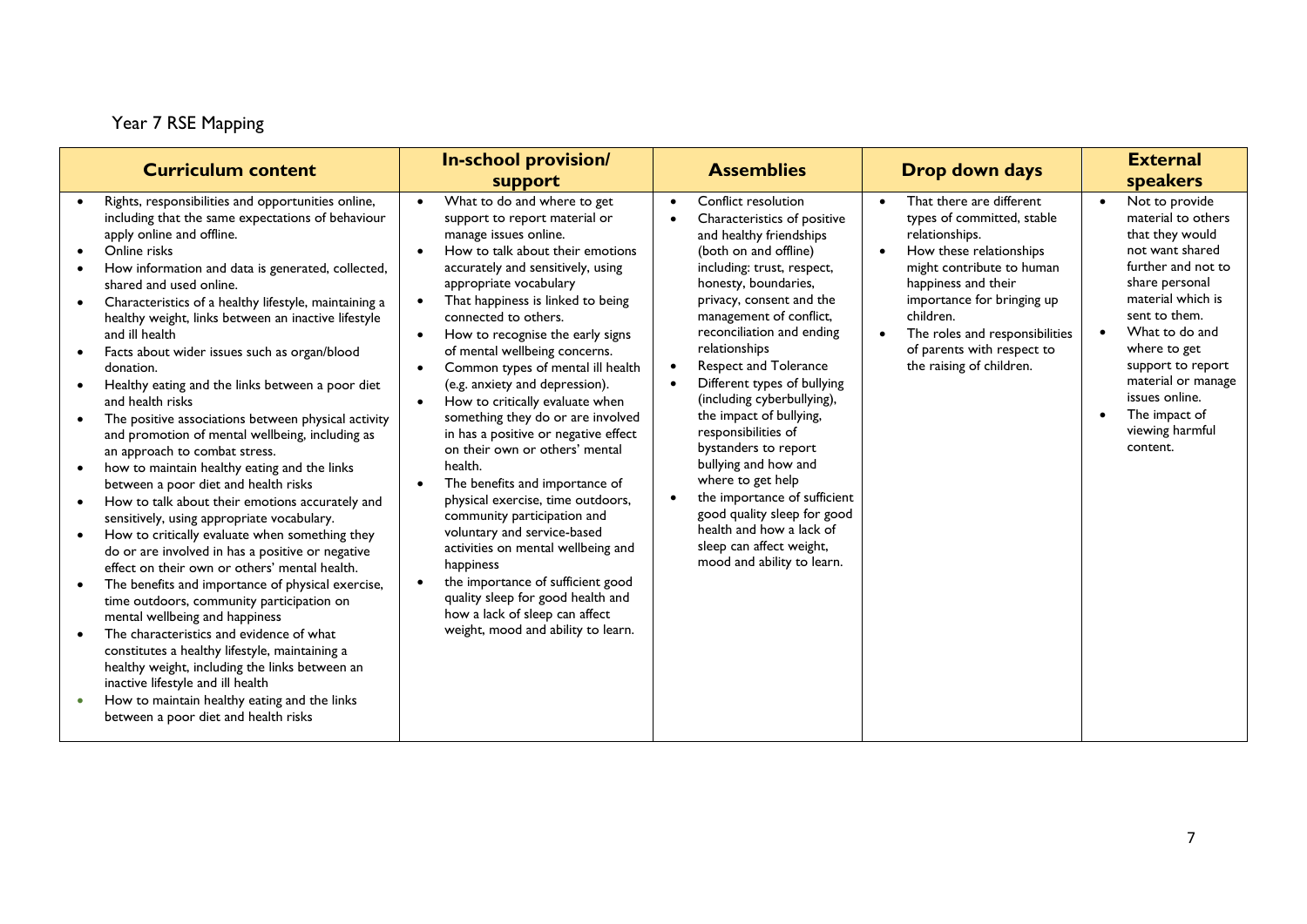# **SMSC**

HGCSC recognises that the Spiritual, Moral, Social and Cultural (SMSC) aspect of students' education is crucial to their development as an individual. SMSC development plays a significant role in their ability to learn and achieve and allows them to take their rightful place in their community, as a local, national and global citizen. SMSC development is fundamental in preparing young people for society. At our School students are helped to develop positive attitudes and beliefs through opportunities to:

- Develop spiritual values and reasoned personal and moral values
- Consider the pluralistic nature of society and develop their understanding and respect for those with different religions, beliefs and ways of life
- Value everyone equally
- Develop personal relationships, based on trust, self-esteem and mutual respect
- Become active, responsible citizens in a democratic society
- Develop an appreciation of the world in which they live and the interdependence of individuals, groups, nations and the environment
- Develop an understanding of their social and cultural traditions and appreciate the diversity and richness of other cultures.
- Develop and demonstrate fundamental British values

At our School SMSC development permeates the life and the work of the school. Through SMSC we seek to develop attitudes and values which will enable students to become responsible and caring members of society. Promoting fundamental British values is at the heart of the School's values. We give students the opportunity for spiritual reflection and encourage them to explore the fundamental questions of life, including their own personal existence, journey and purpose. Students are provided with a curriculum which will enable them to develop a knowledge and understanding of diverse cultures, particularly those within their own society. We seek to foster an attitude of tolerance and value towards those from a culture and background different from their own. Students are encouraged to develop an understanding of the world, society and the community in which they live and accept responsibility as a local and global citizen. Students are guided in the development of their capacity to tackle moral and spiritual dilemmas and their ability to reach independent judgements. Through discussion, group work, sensitivity and tolerance the School expects students to develop questioning, enquiring minds and the ability to express their ideas appropriately.

As a School we are aware of our collective responsibilities towards spiritual, moral, social and cultural development. We ensure that:

- All staff are aware of their role in developing student's morals, interpersonal skills, self-esteem and in preparing students for the opportunities, responsibilities and experiences of adult life.
- Fundamental British values are at the heart of the School's values.
- We celebrate student's achievements and foster a sense of community. Explore relevant SMSC issues and involve students as active participants at every opportunity. This is demonstrated through a wide range of celebration events.
- The rewards system encourages a culture of success and achievement for all. Students are also encouraged to contribute to the success of the School by developing their leadership roles as prefects, peer mentors, form representatives and by completing the Duke of Edinburgh award scheme.
- Students have information about all extra-curricular and enrichment activities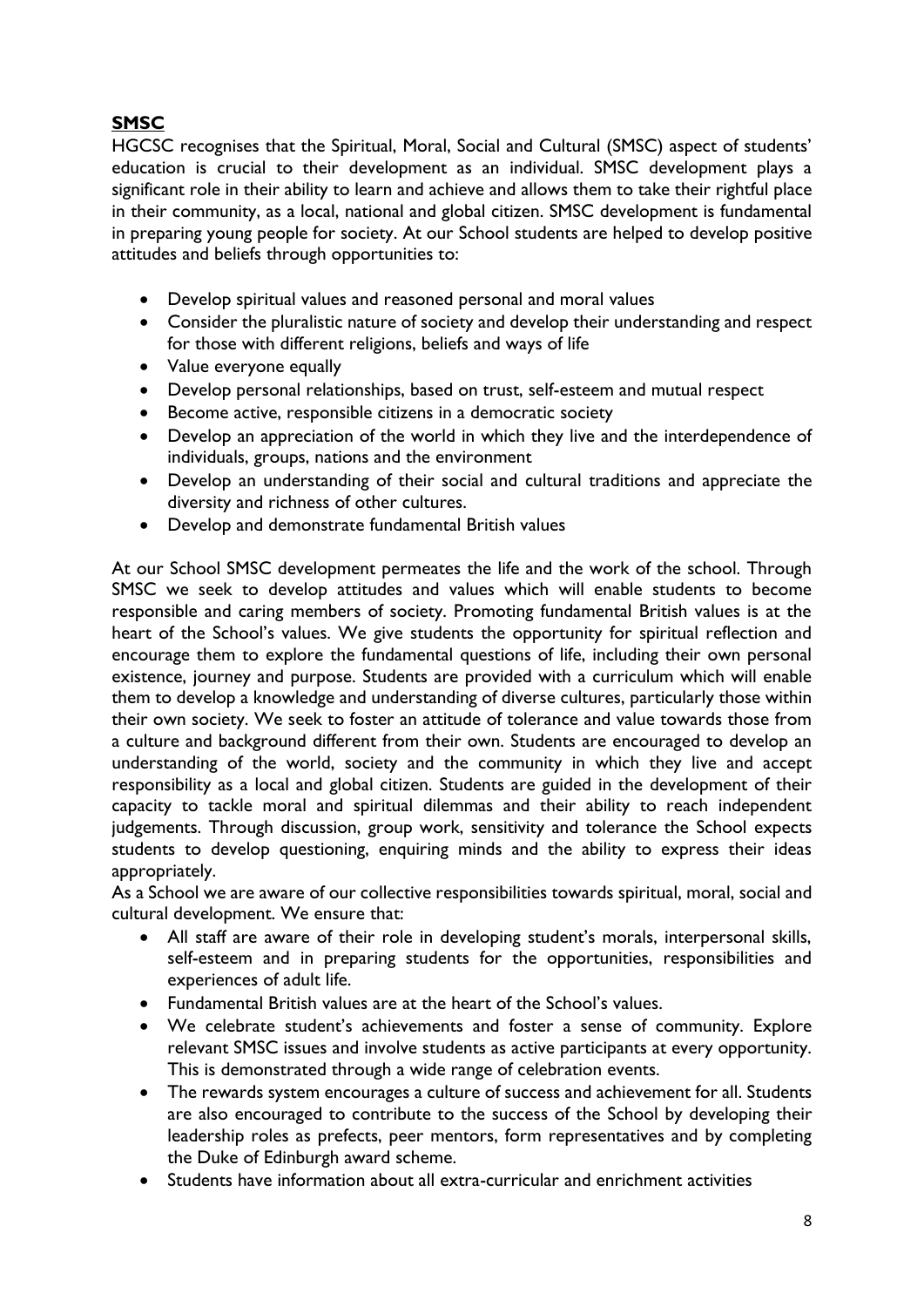- The tutorial programme provides opportunity for discussion and reflection on the assembly and other key social themes.
- We build community and business links into the curriculum wherever possible
- Displays reflect and display cultural variety
- Provide opportunities for all students to discuss issues and to take in responsibility within lessons, extra-curricular activities, trips, visits and enrichment days.

#### **Spiritual development**

Spiritual development is concerned with how a student develops:

- Personal values and beliefs
- A willingness to reflect
- An ability to communicate these beliefs in discussion and behaviour
- An understanding of the value and role of faith and religion in societies
- Tolerance of other people.

Spiritual development is personal and unique to each individual. It is about the meaning in life, truth and ultimate values. It includes imagination, inspiration, creativity and an awareness of self-identity and self-worth.

We promote spiritual development as part of a student's personal development through:

- School rules- The rewards system
- Religious & Social Issues sessions
- Personal, Social, Health and Citizenship Education (PSHCE) sessions
- Assemblies
- The ethos of the School- values, attitudes and expectations which encourage opportunities for students to develop their understanding of spiritual issues.
- All subjects of the curriculum heighten awareness of the spiritual dimensions in our lives. This is achieved through tasks and lesson content which questions students and enables them to work out their own position on issues, both moral and religious.

#### **Moral Development**

Moral development is concerned with students' knowledge, understanding, intentions, attitudes and behaviour in relation to right and wrong within the accepted codes of practice of society.

As a School we aim to provide learning opportunities that will enable students to:

- Understand the difference between right and wrong
- Respect people, truth and property
- Have a concern for how their actions may affect others and to take responsibility for their own actions
- Develop the skills and confidence to make decisions
- Gain the confidence to cope with setbacks and learn from mistakes
- Demonstrate positive personal behaviour which has been established through principles rather than fear of punishment
- Understand how they can contribute positively to the lives of those living and working in the locality of the school and to society more widely
- Acquire a broad general knowledge of and respect for public institutions and services in Britain
- Show respect for democracy and support for participation in the democratic processes, including respect for the basis on which law is made and applied in Britain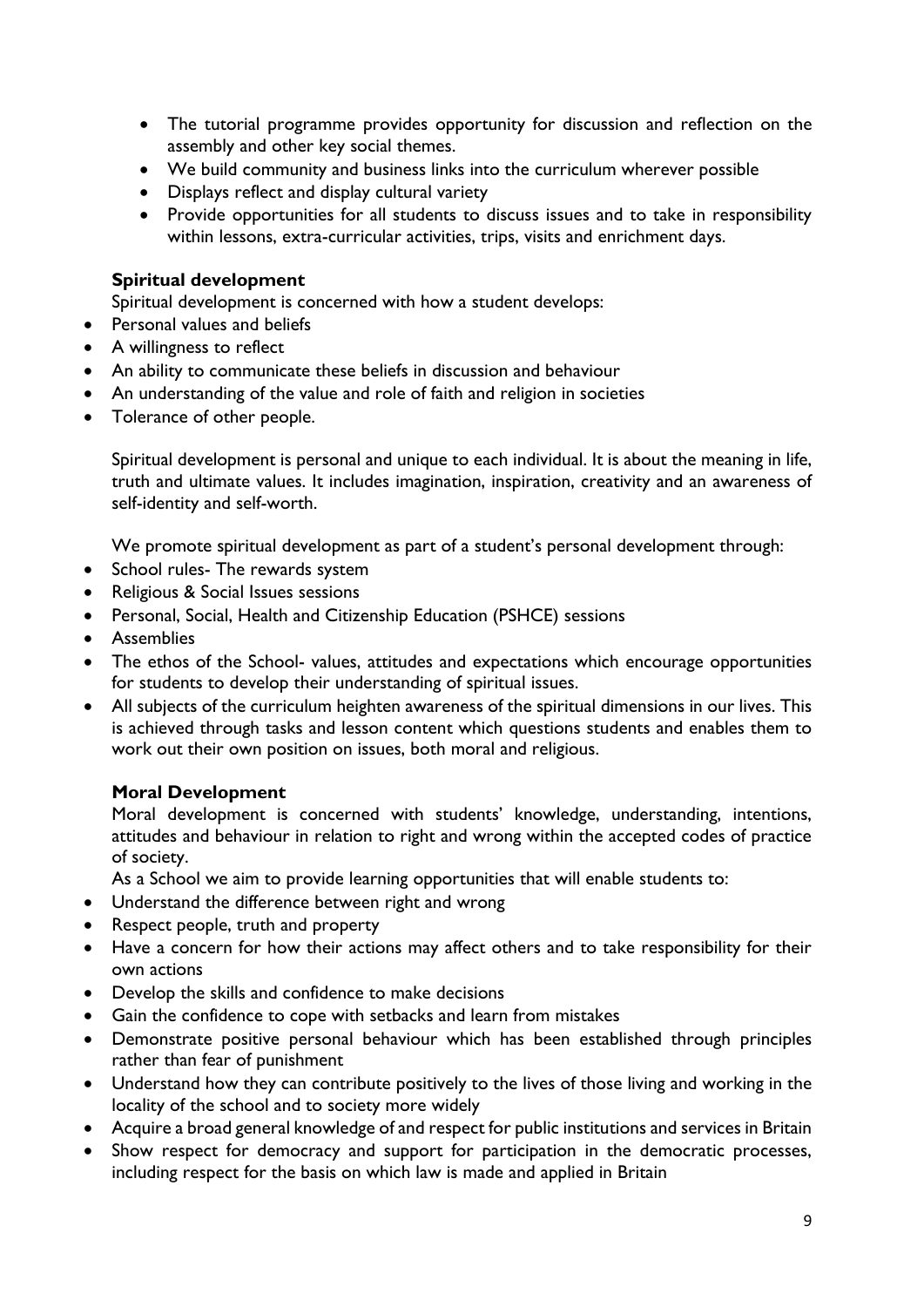The essence of moral behaviour is to build a framework of values which regulate personal behaviour, through principles rather than fear of punishment or reward. These values provide the framework for students to develop their attitudes and understanding on morality and develop the self-confidence to hold to this code of values against a variety of pressures.

At our School we reject:

- Bullying
- Cheating
- Deceit
- Cruelty
- Irresponsibility
- Dishonesty
- Obscenity
- Intolerance including racism, homophobia, sexism, religious and disablist discrimination

At Our School we promote moral development through a range of activities and opportunities both within and outside the classroom such as:

- Working with teachers and form tutors
- Assemblies
- The rewards system
- Welfare and guidance
- Core curriculum
- Links with primary and secondary schools

#### **Social Development**

Social development is concerned with the skills and personal qualities necessary for individuals to live and function effectively in society. Social development is based on the acceptance of group rules and the ability to see oneself in a wider context. The quality of relationships in the School is crucial in forming students' attitudes to good social behaviour and self-discipline. The School helps prepare students to live in society by providing knowledge and understanding of society, its institutions, structures and characteristics, political and nonpolitical and economic organisations. The School systematically plans for social-development of students through a range of teaching and learning activities including:

- Classroom organisation and management
- The development of social skills is monitored both formally in assessments, and informally, through pastoral interactions. Supportive measures are available where they may be needed
- Student grouping and opportunities for group work
- The School code of conduct
- The School parliament council
- School productions
- Residential trips including the Duke of Edinburgh expeditions
- Social trips
- PLTS days which provide opportunities for students to work in groups outside of friendship groups and with students from different years
- An extensive range of Extra-Curricular activities which promote team work and cooperation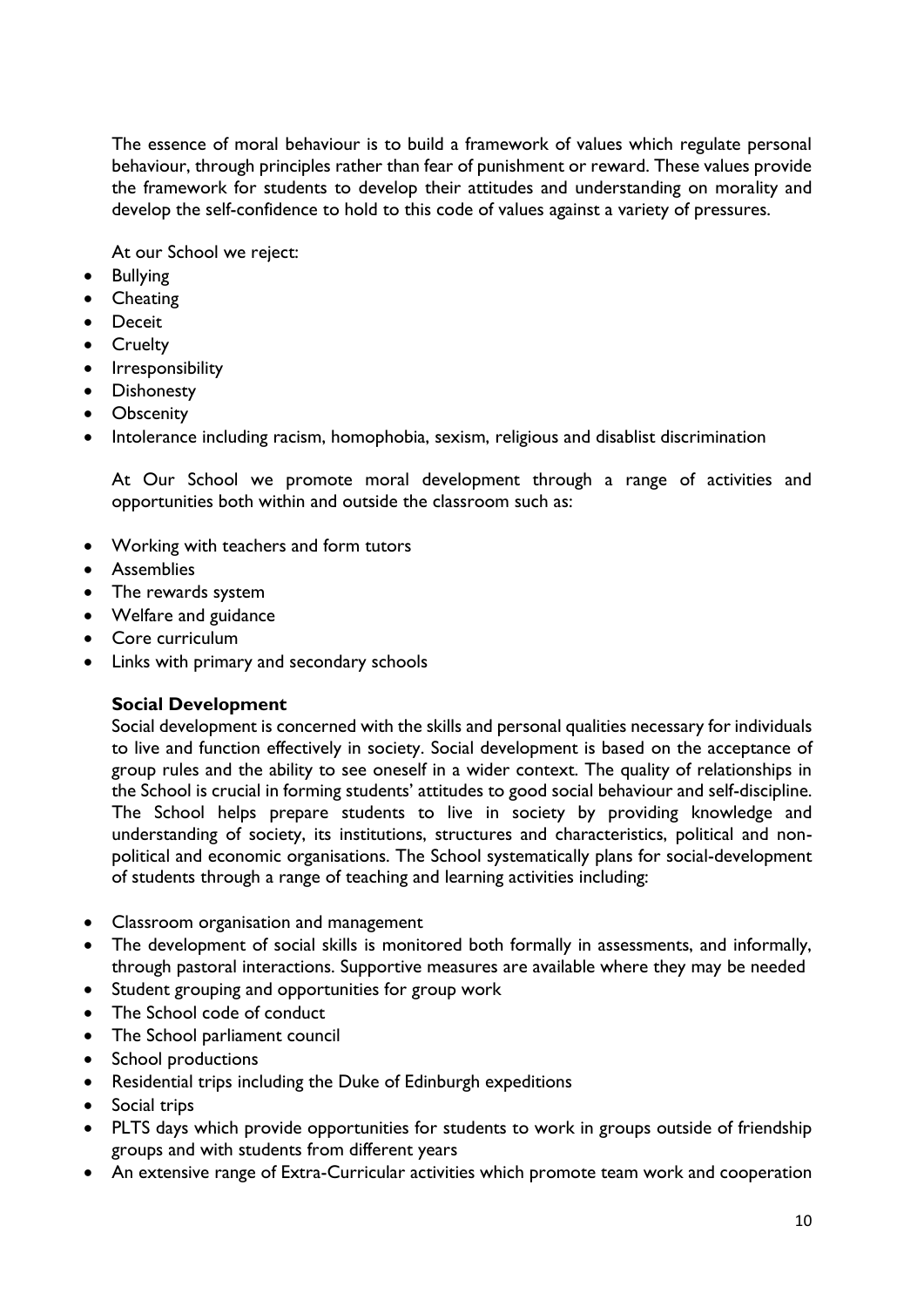- Student leadership opportunities which support students in the School community
- Links with primary and secondary schools
- External speakers are used to expose the students to a balance of viewpoints and opinions.

#### **Cultural Development**

Through cultural development students gain an understanding of those beliefs, values, customs, knowledge and skills which link groups together and give people a sense of identity. Cultural Development is closely related to, and integrates, certain aspects of spiritual, moral and social development.

- The School reinforces the values and customs of society as a whole and celebrates diversity and multiculturalism
- The cultural influences of home, community and religion are explored in order to extend the students awareness and breadth of understanding. This is achieved through the formal curriculum, through extra-curricular activities and the value placed overtly on the students own cultural interests and achievements and the way in which they enrich their experiences of all aspects of culture.

The School seeks to provide an education, which not only develops and strengthens students' current awareness, but also allows them to develop new cultural insights by:

- Avoiding cultural bias
- Promoting an appreciation of cultural diversity

Students should be able to:

- Know about their own culture and society and value their own cultural identity
- Be aware of, and understand cultural diversity
- Understand the interdependence of groups within society
- Know about societies and cultures other than their own
- Be aware of the principle ways in which different people interpret the world

The School seeks to enhance the cultural development of students through:

- The formal curriculum. All curriculum areas should seek illustrations and examples drawn from as wide a range of cultural contexts as possible
- Extra-curriculum activities
- Incorporating students own home influences into discussions
- Creative and performing arts for all students
- Cultural visits abroad
- Visits to centres of cultural interest
- •

#### **Promoting British Values**

In accordance with The Department for Education guidance we aim to actively promote British Values at HGCSC to ensure our students leave us prepared for life in modern Britain. Students are encouraged to regard people of all faiths, races and cultures with respect and tolerance and understand that while different people may hold different views about what is 'right' and 'wrong', all people living in England are subject to its law.

#### *The Department for Education states that there is a need:*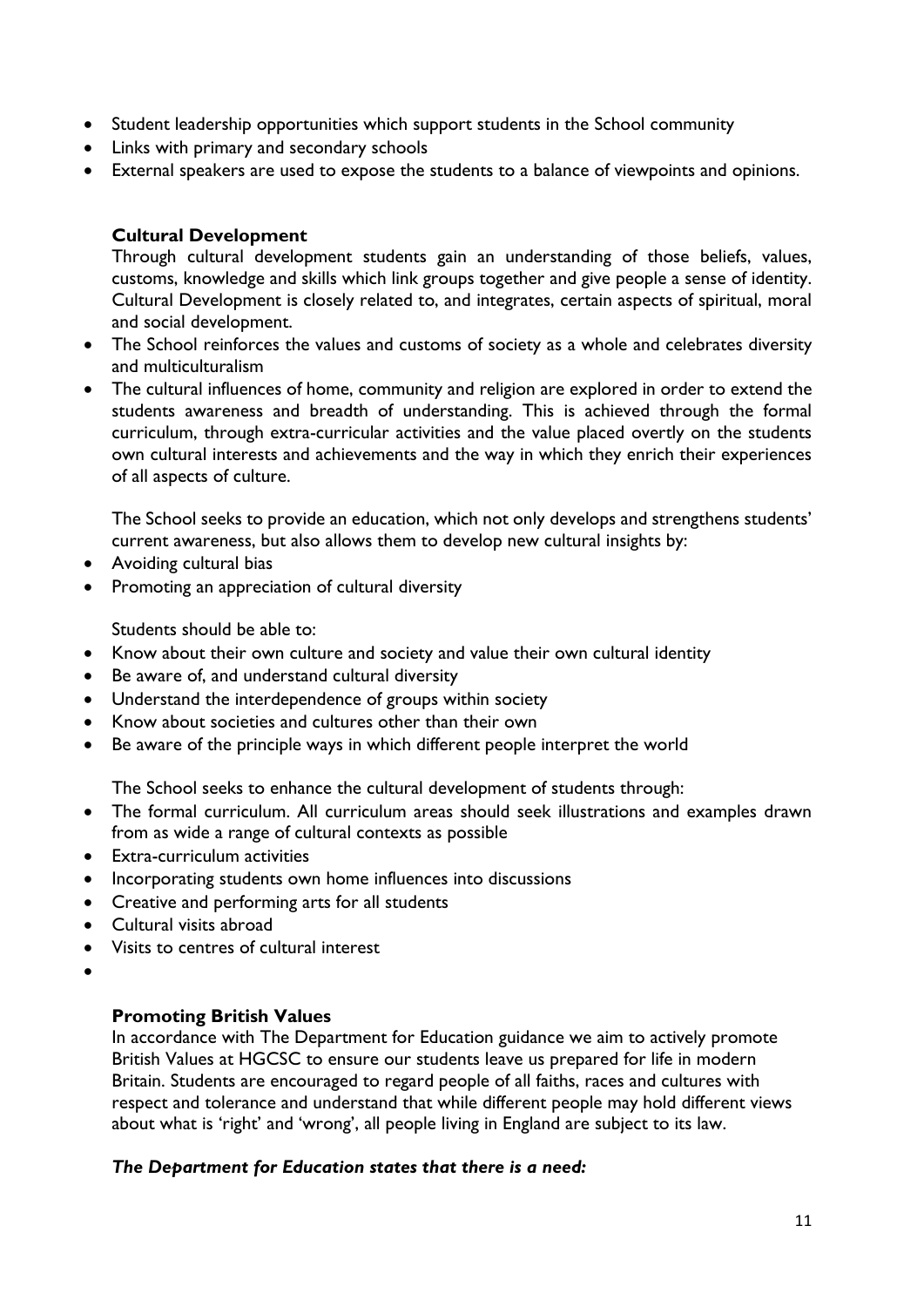*"To create and enforce a clear and rigorous expectation on all schools to promote the fundamental British values of democracy, the rule of law, individual liberty and mutual respect and tolerance of those with different faiths and beliefs".*

- We agree with the Department for Education's five-part definition of British values:
- democracy
- the rule of law
- individual liberty
- mutual respect
- tolerance of those of different faiths and beliefs

At the Academy students, will encounter these principles throughout everyday school life. Our promotion of Spiritual, Moral, Social and Cultural (SMSC) understanding has been described by Ofsted as being, *"good and prepares them well for life in modern Britain."* The SMSC curriculum is mapped in detail across the whole school. Listed below are some examples of how we promote SMSC and British Values in our school community:

#### **Democracy**

Student voice is a significant aspect of school life. Our student elected school council plays a strong role in our school. Members are elected by their class peers and are involved in making the Academy a better place to learn. Students have input in regards to what and how they learn, day to day aspects of Academy life and extra-curricular activities. The head boy and girl, their deputies and prefects have all been elected by students in year's 10 and 11.

Student questionnaires and interviews are also conducted throughout the year. We know that the formation of the school council and the active participation of our students will sow the seeds for a more sophisticated understanding of democracy in the future.

#### **The Rule of Law**

Our students will encounter rules and laws throughout their entire lives. We want our students to understand that whether these laws govern the class, the school, the neighbourhood or the country, they are set for good reasons and must be adhered to. Students are taught the rules and expectations of the school which are highlighted by the student code of conduct and student expectations. Students are taught the value and the reasons behind laws that govern and protect us, the responsibilities that this involves and the consequences when laws are broken. Visits from authorities such as the Police and Fire Service reinforce this message.

#### **Individual liberty**

At HGCSC, students are actively encouraged to make independent choices, with the knowledge that they are in a safe, secure and supportive environment. Staff at HGCSC educate and provide boundaries for students to make informed choices, through a safe environment and an empowering education.

Students are encouraged to know, understand and exercise their rights and personal freedoms and are advised on how to exercise these safely, for example through onlinesafety and Study Skills sessions.

HGCSC has a robust anti-bullying culture and has in place a comprehensive Behaviour for Learning Policy.

Students at the Academy are members of one of four houses; Redgrave, Ali, Holmes and Moore. The house system allows every student and member of staff to feel a sense of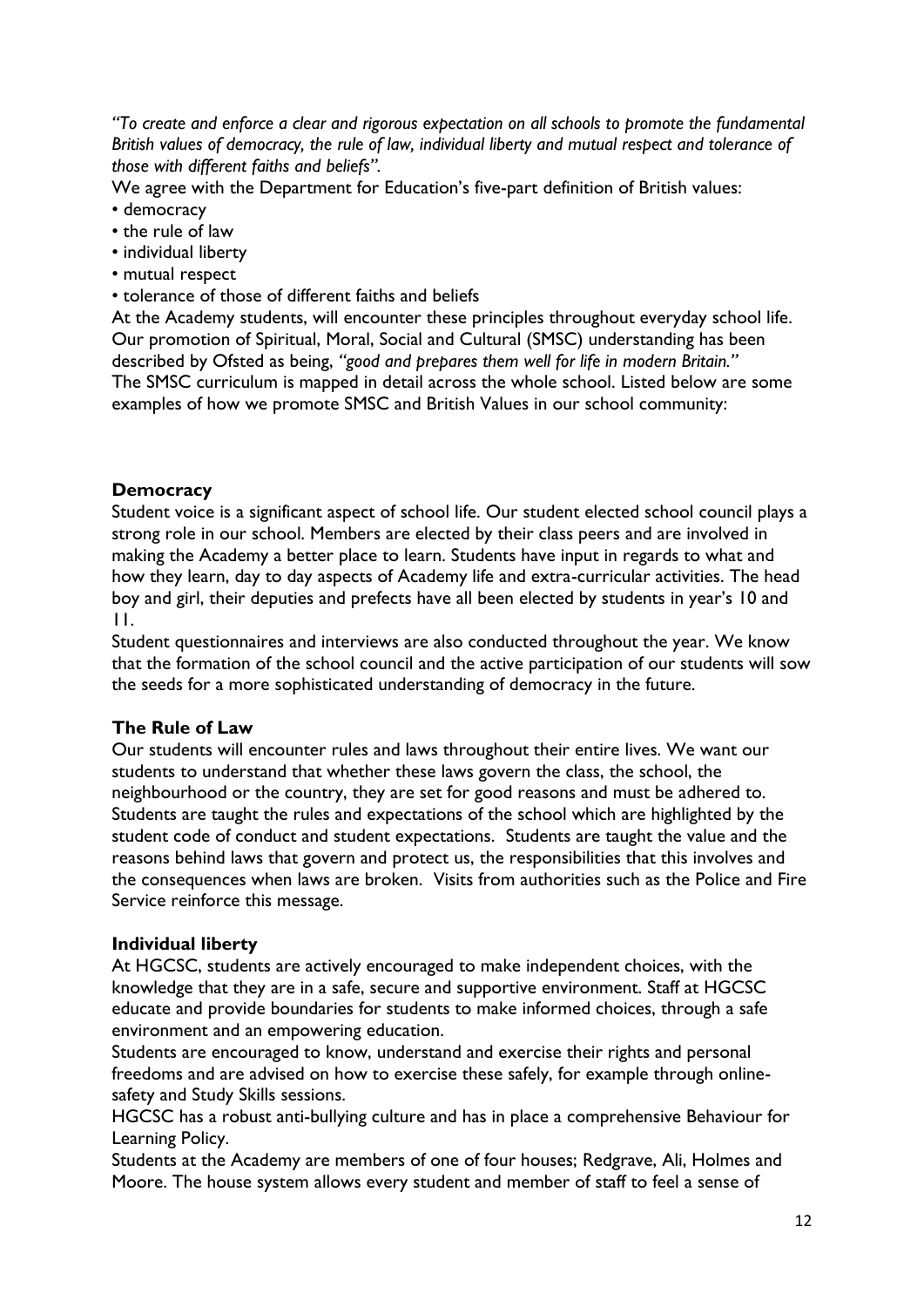belonging and by being a member of the house family, students and staff are encouraged to show team spirit. The choices which students make in terms of learning and conduct directly contribute to the success of their house via house points.

#### **Mutual respect**

Mutual respect is at the core of our school life. Students learn to treat each other and staff with great respect. All members of the school community treat each other with respect and this is reiterated through its teaching and learning environment.

Mutual respect is embraced throughout the curriculum by providing the opportunity for students to express their views in a safe environment, in particular through the SMSC programme.

#### **Tolerance of those of different faiths and beliefs**

This is achieved though equipping students with the ability to understand their place in a culturally diverse society and by giving students the opportunities to experience diversity within the school community. Students are actively encouraged to share their faith and beliefs within the school and celebrate festivities throughout the calendar year. The SMSC curriculum, which is compulsory for all students up to the end of KS4, provides a broad and balanced education on a range of faiths, religions and cultures.

Through our curriculum and the routines of our daily school life, we strive to demonstrate tolerance and help our students to become knowledgeable and understanding citizens who can build a better Britain for the future.

#### **Character**

The Character strand of Personal Development focusses on the development of cognitive and moral qualities and innate traits that contribute to a persons' individuality, and makes them different from others. Pupils have the opportunity to demonstrate and develop a wide range of personal skills, qualities and attitudes through the Enrichment and Cultural Capital, Careers and RSE strands of the Personal Development Framework. Pupils are encouraged to reflect on their characteristics and areas for development throughout each academic year. Character mapping is sequenced across subjects, year groups and key stages to allow pupils to continue to build on early characteristics throughout their school life.

The diagram below identifies the key character traits that are fundamental to success at Handsworth Grange.

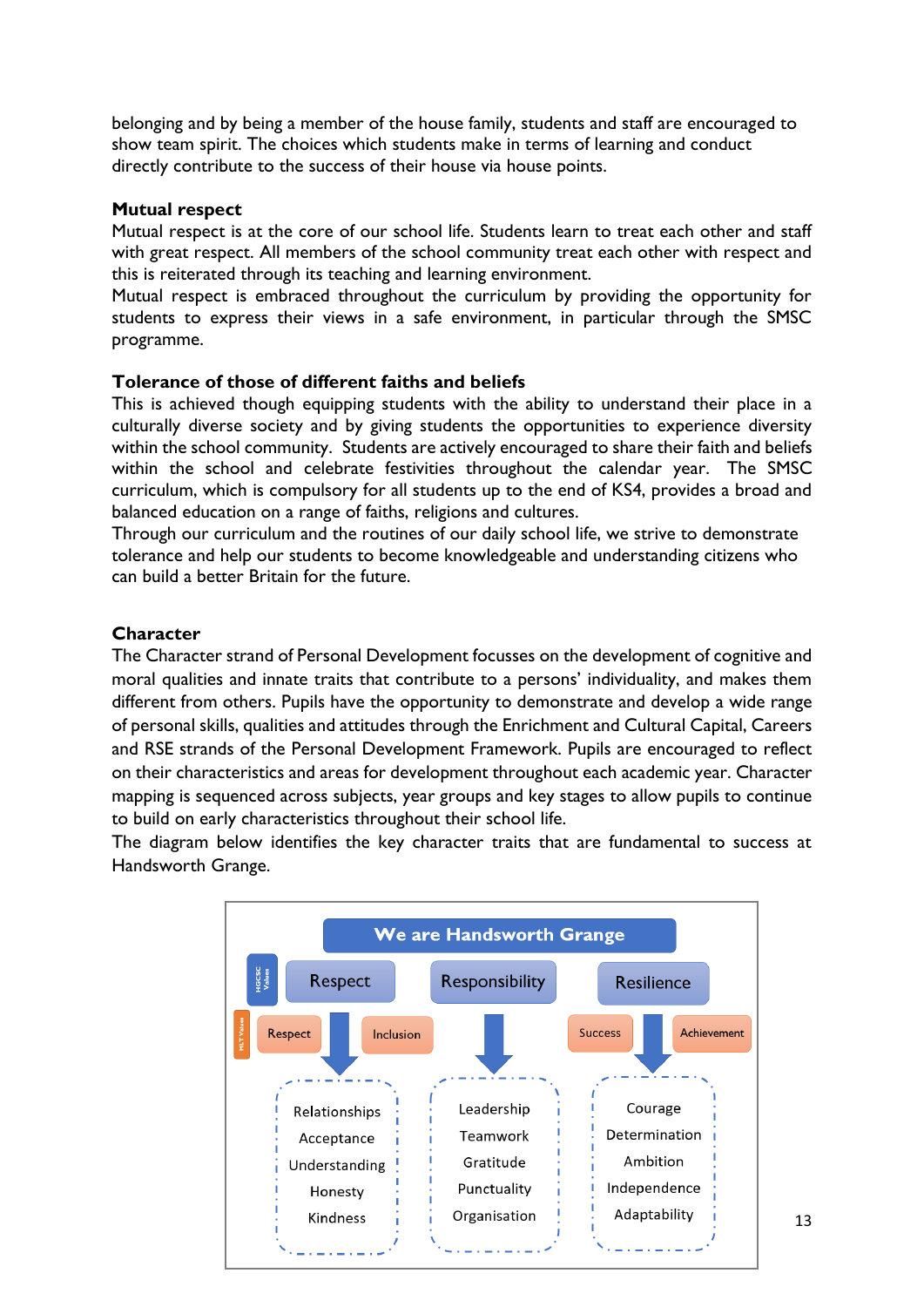# **4. Recording of outcomes**

#### **Pupils**

Pupils are responsible for recording Enrichment, Cultural Capital and Careers opportunities, events and activities that they undertake in their personal Passport to Success. They are also required to take a reflective approach to recording evidence of their character development against the requirements of the age appropriate Character Map.

# **Tutors**

Form tutors track and monitor the number of events, opportunities and activities pupils in their tutor group have undertaken. This is recorded on an electronic tracker at half termly review points. Celebration races exist between tutor groups in each group as well as between pupils within year groups and across the school.

#### **Rewards**

Pupils are awarded Bronze, Silver or Gold Personal Development certificates at the end each academic year. A Platinum award is available at the end of Key Stage 3 and 4. Pupils achieving Gold and Platinum Awards are invited, along with a guest, to a graduation ceremony at the end of the academic year.

|                 | Year 7     |            |          | Year 8     |            |               | Year 9           |    |          |
|-----------------|------------|------------|----------|------------|------------|---------------|------------------|----|----------|
|                 | <b>CC</b>  | En         | Ch       | CC         | En         | $\mathsf{Ch}$ | <b>CC</b>        | En | Ch       |
| <b>Bronze</b>   | 15 entries |            |          | 15 entries |            |               | 18 entries       |    |          |
| <b>Silver</b>   | 20 entries |            |          | 20 entries |            |               | 25 entries       |    |          |
| Gold            |            | 20 entries | Complete |            | 20 entries | Complete      | 30 entries       |    | Complete |
|                 |            |            | map      |            |            | map           |                  |    | map      |
| <b>Platinum</b> |            |            |          |            |            |               | 80+ entries over |    | Complete |
|                 |            |            |          |            |            |               | 3 years          |    | map      |

|                 | Year 10    |            |          | Year II          |    |          |
|-----------------|------------|------------|----------|------------------|----|----------|
|                 | cc         | En         | Ch       | cc               | En | Ch       |
| <b>Bronze</b>   | 20 entries |            |          | 20 entries       |    |          |
| <b>Silver</b>   | 25 entries |            |          | 25 entries       |    |          |
| Gold            |            | 30 entries | Complete | 30 entries       |    | Complete |
|                 |            | map        |          |                  |    | map      |
| <b>Platinum</b> |            |            |          | 150 entries over |    | Complete |
|                 |            |            |          | 5 years          |    | map      |

# **5. Training**

Staff are trained on the delivery of RSE and meet regularly as a team during meeting time, on INSET days and during CPD twilight sessions. The headteacher and Heads of Key Stages 3 and 4 will also invite visitors from outside the school, such as school nurses or sexual health professionals, to provide support and training to staff teaching RSE.